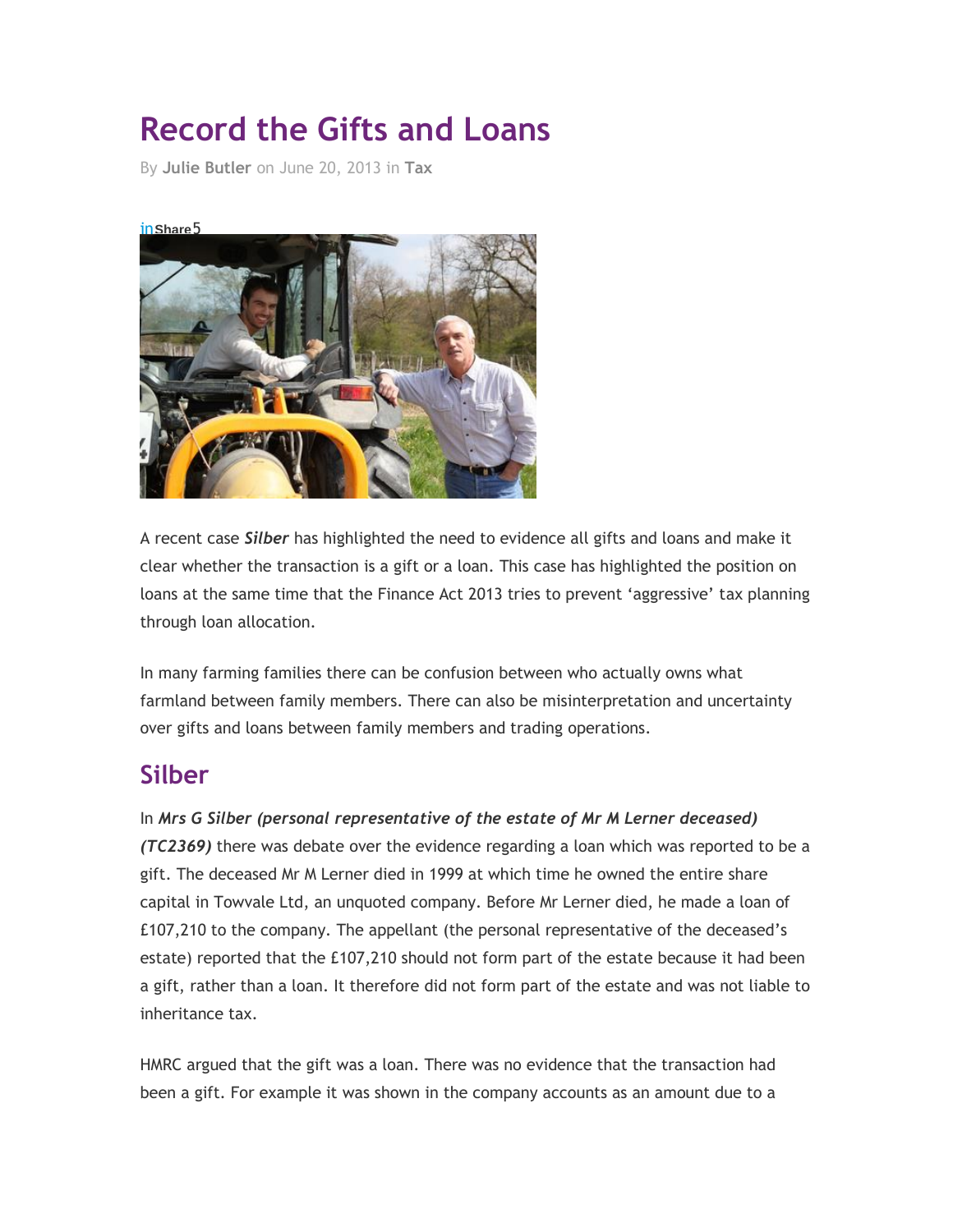creditor, ie the deceased, and therefore the loan was liable to inheritance tax (IHT). The taxpayer lost their appeal showing the need to record, document and evidence gifts and loans.

There can be huge IHT advantages of a transaction being treated as a gift as opposed to a loan provided the donor survives seven years (or a "sliding scale" thereof). There have been attempts at "manipulation" by taxpayers to achieve an IHT advantage which could come in to consideration in order to maximise tax efficiency.

The 2013 Budget proposed changes to IHT re allocation rules for liabilities in an individual's estate that are likely to become law in July. The four new sections broadly take effect to limit the relief for debts in the estate of individuals where these liabilities have been incurred in specific circumstances. IHT is chargeable on the net value of an individual's estate, after taking account of any debts or liabilities. Section 162B 'Liabilities attributable to financing certain relievable property' – basic IHT planning of securing borrowings against non-business assets appear to be caught under this section.

Direct evidence in such cases is essential; indirect evidence though, for example, how the monies are shown in the farm accounts, is helpful.

## **Practical Point**

A practical point is for advisers to ask questions and obtain written information about the movement of monies within a family farm. The availability of signed documentation for loans and gifts is key but it is important that this is correctly reflected in contemporaneous paperwork.

in**Share**5



**About Julie Butler**

Julie Butler F.C.A. - Butler & Co, Bennett House, The Dean, Alresford, Hampshire, SO24 9BH - Tel: 01962-735544

 Email: [j.butler@butler-co.co.uk](mailto:j.butler@butler-co.co.uk) | Website: [www.butler-co.co.uk](http://www.butler-co.co.uk/) Julie Butler F.C.A. is the author of Tax Planning for Farm and Land Diversification (Bloomsbury Professional), Equine Tax Planning ISBN: 0406966540, and Stanley: Taxation of Farmers and Landowners (LexisNexis).